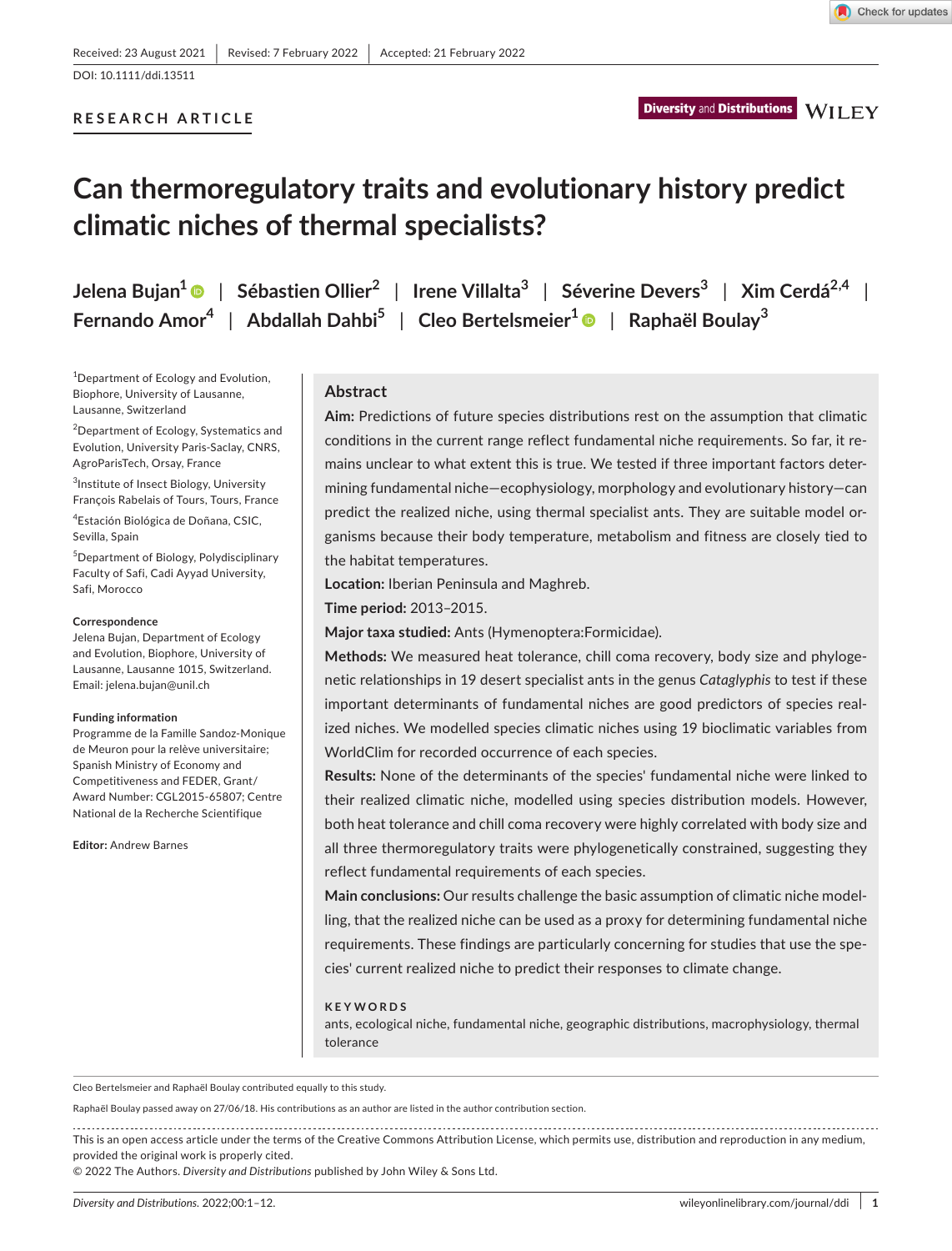## **1**  | **INTRODUCTION**

Climatic niches have been the focus of research for over a century because of their importance for understanding species range dynamics in time and space (Chase & Leibold 2003; Elton 1927; Grinnell, 1917). The fundamental niche comprises the entire set of environmental conditions under which a species can survive and reproduce (Hutchinson, 1957), which is determined by the species eco-physiological adaptations (Guisan et al., 2014). It can be represented as an *n*-dimensional hypervolume comprised of species' abiotic requirements (Colwell & Rangel, 2009; Hutchinson, 1957). The realized niche is a part of the fundamental niche actually occupied by the species. Thus, the realized niche is usually narrower than the fundamental niche because biotic interactions (Bolnick et al., 2010; MacArthur & Levins, 1967) and dispersal limitations (Soberon & Peterson, 2005) restrict species ranges.

Although many factors constrain the realized niche, it is generally assumed to reflect, at least to some extent, fundamental niche requirements, that is eco-physiological adaptations. This is an important premise of climatic species distribution models (SDMs) which are widely used in global change biology to predict species' ranges following climate change (Lenoir et al., 2020; Parmesan & Yohe, 2003; Thuiller et al., 2005; Trisos et al., 2020). These models are usually correlative, relying exclusively on occurrence data and climates that species experience throughout their range (Broennimann et al., 2007; Fraimout & Monnet, 2018; Guisan & Thuiller, 2005; Wiens et al., 2009). Thus, they base their predictions of species responses to future climate change on the realized niche and not the fundamental niche which is more difficult to measure. However, if differences in realized niches across species are not linked to differences in eco-physiological adaptations, SDM predictions might not be biologically meaningful.

So far, only few comparative studies have tested the link between realized and fundamental niches across species (Helaouët & Beaugrand, 2009). Functional traits like body size and thermal tolerance reflect fundamental niche requirements and have been shown to be linked to realized niches of mussels (Feng et al., 2020; Kearney et al., 2010), copepods (Helaouët & Beaugrand, 2009) and frogs (Enriquez-Urzelai et al., 2020). Because functional traits have evolved over time in response to the environment, species with a long shared evolutionary history should have similar fundamental niche requirements. As a consequence, a certain degree of niche conservatism across species is expected (Losos, 2008; Wiens & Graham, 2005). Here, our aim is to test to what extent variation in realized niches across species is explained by functional traits and evolutionary history.

To achieve that, we chose ants (Formicidae) as a model system. Ants like all ectotherms are likely to have a climatic niche tightly linked to their fundamental requirements, because their metabolism and fitness are governed directly by environmental temperatures (Angilletta, 2009; Deutsch et al., 2008; Shik et al., 2019). Despite the immense diversity of insects and their importance for ecosystem functioning, they are rarely used to test the contribution of

functional traits and evolutionary history in determining realized climatic niches (Kellermann et al., 2012). Insect thermal limits can predict species climatic niches (Arnan & Blüthgen, 2015; Lancaster et al., 2015), and this relationship should be more pronounced in thermal specialists, because their physiology mirrors habitat temperatures. As a result, predictive modelling of climatic niches for species with narrow environmental tolerances is thought to be particularly accurate (Hernandez et al., 2006). However, measuring experimentally an *n*-dimensional fundamental niche is almost impossible. Therefore, we have to rely on measuring species' fundamental requirements that are known to be important aspects of the fundamental niche. Thus, we tested if three factors relevant for determining fundamental niche—ecophysiology, morphology and evolutionary history—can predict the realized niche in thermal specialists.

To do so, we modelled species' realized niches using SDMs, measured thermoregulatory traits and phylogenetic relatedness of thermophilic ants. We used 19 thermal specialist species in the ant genus *Cataglyphis*. *Cataglyphis* ants are desert specialists whose heat tolerance and behaviour are adapted to daily thermal maxima (Boulay et al., 2017; Cerdá & Retana, 2000). We focused on functional traits important for ant thermoregulation—thermal limits and morphology (Baudier et al., 2018; Cerdá & Retana, 2000; Hurlbert et al., 2008; Kaspari et al., 2015; Penick et al., 2017). Generally, ant heat tolerance predicts foraging temperature during which ants acquire resources (Cerdá et al., 1998; Roeder et al., 2018), suggesting an important role of heat tolerance in determining local persistence in relation to climatic variables. Additionally, ants from warmer habitats have higher heat tolerance (Kaspari et al., 2015), and heat tolerance is generally higher in large ants (Baudier et al., 2018), including in some *Cataglyphis* species (Cerdá & Retana, 2000). Thus, we hypothesized that thermal tolerance, morphology and evolutionary history (i.e. phylogenetic relatedness) will be linked to the variation in realized climatic niches among thermal specialist species.

# **2**  | **MATERIALS AND METHODS**

We collected 19 *Cataglyphis* species across their range in Spain and Morocco, mostly between April and June of 2014 (Table S1). We excavated whole colonies, including the queen and brought them to the laboratory. In cases where it was not possible to excavate the whole colony, we collected a colony subset of 100–250 workers. Most colonies were at least 50 m apart and considered to be separate colonies. In the laboratory, we placed the colonies in 20  $\times$  15  $\times$  12 cm plastic boxes lined with Fluon® to prevent ants from escaping. The ants were provided with two 20  $\times$  2 cm test tubes, half filled with water, and sealed with a cotton plug, that ants used a nest. Before using the colonies in thermal assays we kept them at 25°C, 50%– 60% relative humidity with ad libitum access to dead mealworms (*Tenebrio molitor)* and 10% sugar water. Colonies were tested one month after collection. This is a sufficient amount of time to remove the effect of field acclimatization, as 7 to 10 days is enough for ants in the laboratory to acclimate new thermal conditions (Chown et al.,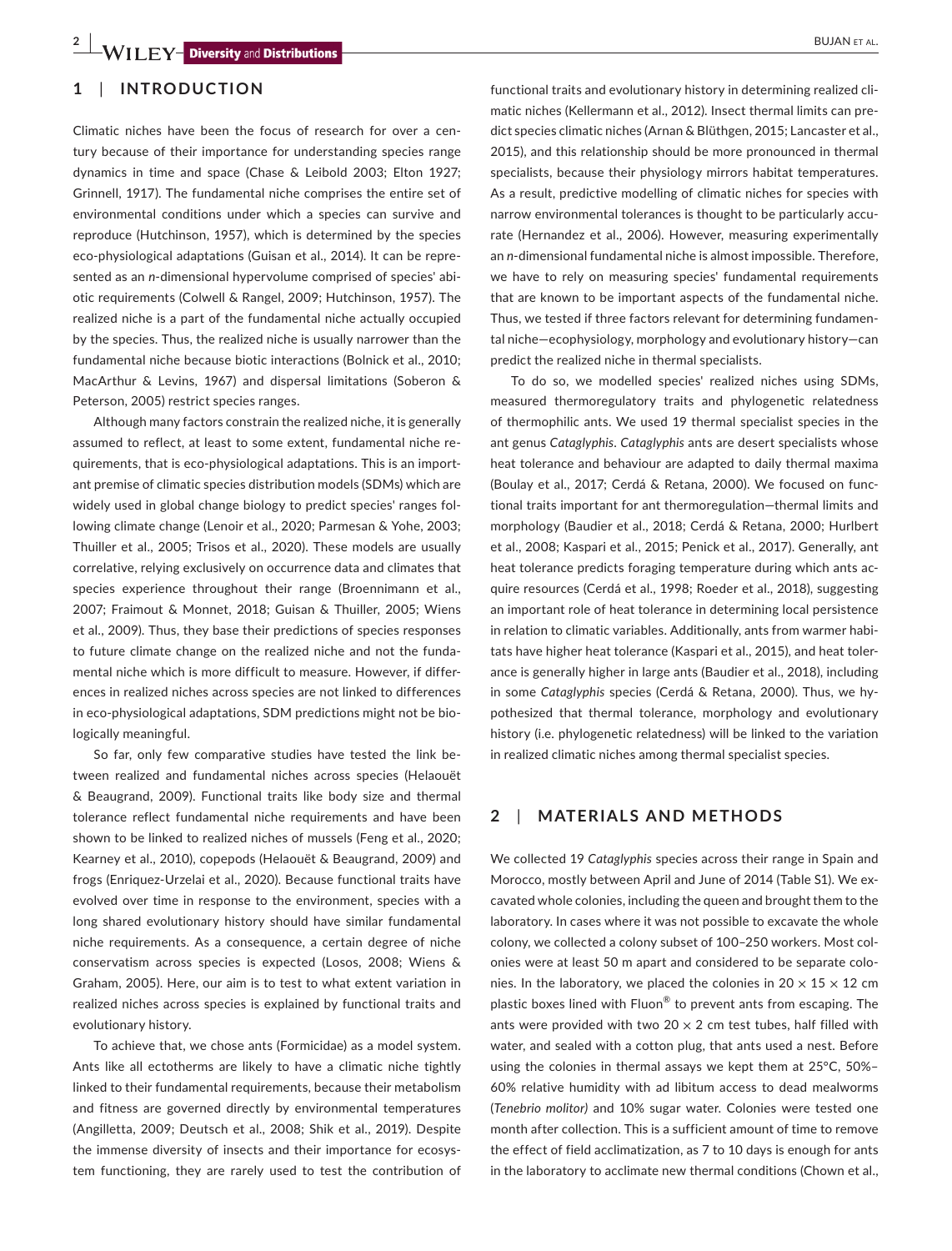**BUJAN** ET AL. *<b>Diversity and Distributions*  $\frac{1}{2}$   $\frac{3}{4}$  **Diversity** and **Distributions**  $\frac{1}{2}$ 

2009; Clusella-Trullas et al., 2010; Coulin et al., 2019). We used the same colonies to measure heat and cold tolerance, but each worker was tested only once. Our focal *Cataglyphis* species were: *C. albicans albicans, C. albicans vaucheri, C. bicolor, C. bombycina, C. cubica, C. emmae, C. floricola, C. gadeai, C. hispanica, C. iberica, C. mauritanica, C. cursor\_nr, C. rosenhaueri, C. savignyi, C. tartessica, C. theryi, C. velox, C. viatica, C. rubra agilis*. The *albicans* species were defined following the recently published phylogeny (Villalta et al., 2018). The taxonomical identifications of other species groups, particularly the ones from Morocco, were provided by the expert Henri Caignant.

#### **2.1**  | **Measuring thermal tolerances**

#### 2.1.1 | Heat tolerance

We used lethal temperature at which 50% of the workers in a sample died after heating (LT<sub>50</sub>) as a measure of heat tolerance (Oms et al., 2017). To measure  $LT_{50}$ , we collected workers of laboratory colonies outside the test tubes. We tested a total of 30 workers from each laboratory colony on a Selecta Plactronic hot plate, using Fluon lined bottomless plastic containers. We used a static assay to record the mortality rate starting at 56°C and ending at 70°C. This temperature range was chosen based on the previous knowledge of *Cataglyphis* heat tolerance, and ground temperatures experienced by *Cataglyphis*, that reach up to 70°C (Cerdá & Retana, 2000; Cerdá et al., 1998). At each temperature, we heated the plate, then placed two ants in the container and recorded mortality after 10 min. We tested, on average, 4 colonies for each of the 19 *Cataglyphis* species (mean  $\pm$  SE = 4.2  $\pm$  0.8). Overall, we measured LT $_{50}$  for a total of 2391 workers from 80 colonies. Generally, ant lethal temperatures ( $LT_{50}$ ) strongly correlate with measures of critical thermal maxima (Arnan & Blüthgen, 2015). We used LT $_{50}$  because ants frequently experience temperatures close to their thermal maximum while foraging on the hot desert sand, and because its connection to optimal foraging of *Cataglyphis* and other xerothermic ants is well documented (Cerdá & Retana, 2000; Cerdá et al., 1998). We used a logistic regression to estimate  $LT_{50}$  for each species (Figure S1) which is the variable used in subsequent analyses.

#### 2.1.2 | Chill coma recovery time

To assess lower thermal limits we measured chill-coma recovery time (CCR)—the time required for an individual to recover from exposure to the extremely low temperatures (Castañeda et al., 2005). We used an established protocol for measuring ant CCR (Angilletta et al., 2007; Boyles et al., 2009). We placed 6 ants from each colony in a Petri dish which was completely embedded in ice for 20 min. The temperature inside of the Petri dish stabilizes after 1 min to 0.1°C. After this cold exposure, we moved all ants to the centre of a printed 45 mm diameter circle, placed them on their backs, and measured the time needed for each ant to upright itself and move out of the circle. Air temperature directly above the paper was  $23 \pm 1^{\circ}$ C in all

trials. We repeated chill coma recovery tests five times for a single colony thus measuring 30 workers per colony. For each colony, we calculated mean chill coma recovery time, which we used in our analyses (Figure S2).

#### **2.2**  | **Morphological measurements**

Each worker used in the  $LT_{50}$  trials was preserved in ethanol for morphological measurements. *Cataglyphis* spp. exhibit a various level of polymorphism, with only some species being highly polymorphic (bicolor, altisquamis and emmae). We did not select workers according to their size, so we randomly collected 30 workers from the colony that were used for  $LT_{50}$  trials. Workers were individually mounted on a microscope slide with Vaseline and photographed together with a millimetre ruler using a digital camera Canon 30D with MP-E 65 mm macro lens. We measured standard morphological ant traits that are considered ecologically important (Parr et al., 2017) using ImageJ software (Schneider et al., 2012). For each worker, we took 6 measurements: head length, inter eye distance (the distance between the eyes), mesosoma length (measured in lateral view from the edge of the pronotum to the most distant part of the propodeum), tarsus length, femur length and tibial length of the hind leg. This resulted in 180 morphological measurements per colony, and we used species level means for each morphological trait (Figure S3). Because we did not have a priori expectation as to which of the variables will best explain the variation in *Cataglyphis* body size we used all 6 important morphological variables in the subsequent analyses.

#### **2.3**  | **Phylogenetic analyses**

# 2.3.1 | DNA extraction, amplification and sequencing

We collected workers from focal colonies that were immediately preserved in 96% ethanol. We extracted DNA from the thorax and legs of one worker per species using a Wizard® Genomic DNA Purification Kit (Promega). We amplified 503 bp portion of the mitochondrial cytochrome oxidase subunit I (COI), 656 bp of the long wavelength rhodopsin (LWRh), and 769 bp of the ribosomic RNA (28S) with 6 different primers (for extraction and primer details see Villalta et al., 2018). After purification, polymerase chain reaction (PCR) templates were sequenced on an automated ABI 3730XL sequencer using Big Dye® Terminator cycle sequencing kit (Applied Biosystems) at the Genoscreen facility ([http://www.genoscreen.fr/\)](http://www.genoscreen.fr/).

# 2.3.2 | Sequence analysis and phylogenetic inference

We corrected, aligned and analysed all sequences in Geneious v. 8.0 (Kearse et al., 2012) using the MAFFT plugin (Katoh et al., 2002)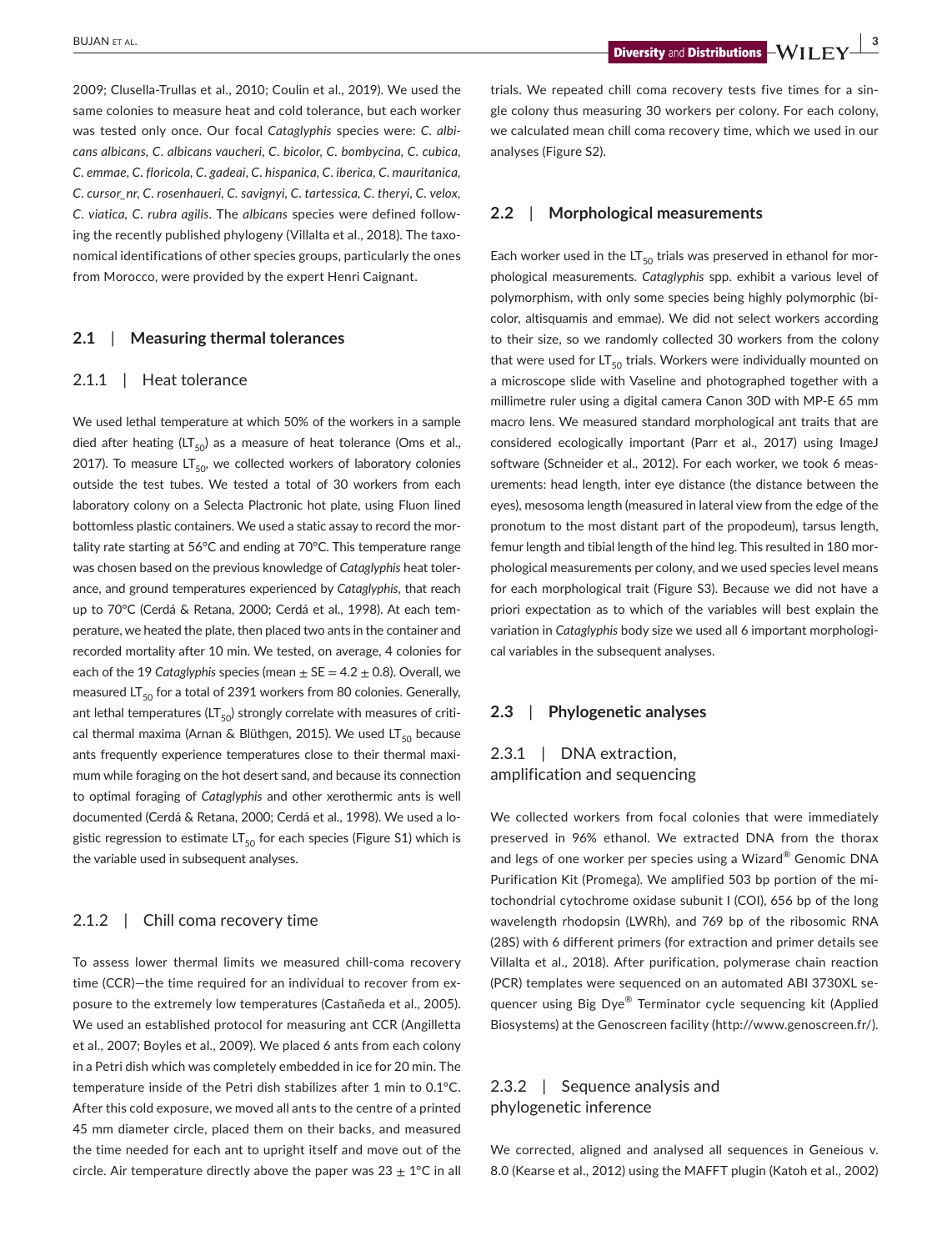**4 b bu EV biversity** and **Distributions** 

with the auto option for other parameters set as default and then refined manually. We used DnaSP v. 5.1 (Librado & Rozas, 2009) to retrieve haplotypes through the algorithms provided by PHASE. All sequences were deposited in GenBank (Table S2). We implemented Bayesian phylogenetic analyses on the concatenated DNA matrix in MrBayes 3.2.6 (Ronquist et al., 2012) via the CIPRES Science Gateway (Miller et al., 2010). To determine the best fitting substitution model for each partition, we used PartitionFinder v. 1.1.1 (Lanfear et al., 2012), with the following parameters: linked branch length, models available in MrBayes, BIC model selection, and greedy search algorithm. We used *Proformica nasuta* as an outgroup using DNA sequences retrieved from GenBank [\(DQ3539311](info:refseq/DQ3539311), [DQ353195,](info:refseq/DQ353195) [DQ353581](info:refseq/DQ353581)). Two independent runs of the Bayesian analysis were run for 20,000,000 generations, using four chains per run. Chains were sampled every 1000 generations, using a burn-in fraction of 10%. The consensus tree was generated using the 'allcompat' option.

#### **2.4**  | **Species distribution modelling**

For the focal 19 species of *Cataglyphis* distributed across the Iberian Peninsula and Maghreb, we assembled an occurrence data set including 1039 data points. This data set is comprised of localities sampled by the authors (Table S1), acquired from the literature (see Supporting Information for references) and from AntWeb [\(www.](http://www.antweb.org) [antweb.org.](http://www.antweb.org) Accessed 2016–2017). For each occurrence point, we extracted 19 bioclimatic variables from WorldClim averaged from 1970 to 2000 (Hijmans et al., 2005). These bioclimatic variables are frequently used in species distribution modelling because they are considered biologically meaningful. They represent annual trends (e.g. mean annual temperature, annual precipitation), seasonality (e.g. annual range in temperature and precipitation) and extreme climatic factors (e.g. temperature of the coldest and warmest months), and precipitations of the wet and dry quarters (Hijmans et al., 2005). The spatial resolution of the GIS layers was approximately  $18.5 \times 18.5$  km (10 arcmin).

For each species, we tested the variable importance with the variable selection procedure in the *Biomod2* package v.3.3.7 (Thuiller et al., 2009). We averaged relative variable importance across all available algorithms in this package. After assessing pairwise correlations among all 19 bioclimatic variables, for each of the 19 species, we selected the three most important uncorrelated variables per species (Pearson's *r* <.75). We then used these three variables (Table S3) in ensemble forecasting to calculate the climatic suitability for each of the 19 *Cataglyphis* species. The models were calibrated and projected with the *Biomod2* package which included 10 statistical and machine learning methods: (1) generalized linear models (GLM), (2) generalized additive models (GAM), (3) generalized boosted models (GBM), (4) classification tree analysis (CTA), (5) flexible discriminant analysis (FDA), (6) multivariate adaptive regression splines (MARS), (7) random forests (RF), (8) maximum entropy (Maxent), (9) surface range envelopes (SRE), and (10) artificial neural networks (ANN). To validate the models, we performed 10-fold

cross-validation where at each run 70% of randomly selected occurrences are selected to train the model, and the remaining 30% are used for model evaluation (Guisan & Thuiller, 2005). After determining the climatic suitability across the range, we examined individual presence–absence predictions spatially, and by scaling the value to 1, produced a suitability index that can indeed be interpreted as the probability that the grid cell presents favourable environmental conditions for the species (Araújo & New, 2007). Thus, for each species, we created a climatic suitability map (Figure S4) which was then used in subsequent analyses.

#### **2.5**  | **Data analysis**

We examined the relationship between morphological and thermal traits by first log transforming the 6 morphological measurements and then reducing them with principal components analysis (PCA). PCA is the most common ordination method used in morphometry to represent body size, and in ants it is extensively used to assess ants' ecological requirements (Oliveira et al., 2022; Sosiak & Barden, 2021; Weiser & Kaspari, 2006). The first two PC axes accounted for the majority of variation in ant morphology so we used them in subsequent analyses. The first principal component (PC1) captured 97.3% of variation in ant body size among the 19 *Cataglyphis* species, which accounted for variation in thorax length and total leg length (Figures S5 and S6). A small proportion of variation (2.2%) was explained by PC2 which accounts for the effect of body shape with highest loadings for head size and inter eye distance.

To assess the relationship of body size (PC1), shape (PC2) and thermal tolerance (LT $_{50}$  and CCR time), we used the Procrustean randomization test (Jackson, 1995) with 999 permutations. This permutation test can compare raw data matrices with ordination solutions to find the optimal superimposition and detect the degree of association under a variety of scenarios (Peres-Neto & Jackson, 2001). We used Procrustean randomization test because of its power to test ecological and evolutionary relationships across a diverse set of traits. We also tested the relationship between body size and  $LT_{50}$  with a linear model, and we used generalized linear model ('glm' function) with Poisson family distribution to explore the effect of body size on CCR time.

We analysed the differences among SDM predictions using a distance-based method approach (Wilson, 2011). This analysis uses pixel-by-pixel comparison between image pairs of SDM maps of climatically suitable areas for each species (Figure S4). We calculated Euclidean distances between pixels creating a distance matrix that reflects dissimilarities of the SDM predictions (Wilson, 2011). After generating a Euclidean distance matrix for our SDM pairs, we used a principal coordinate analyses (PCoA) to compare the relationships between these SDM maps displaying predicted realized niches. Then, we tested if interspecific differences in niche predictions were linked to interspecific differences in morphological traits and thermal tolerance. To achieve that, we overlaid the results of the PCoA of SDMs dissimilarities and the matrix of thermal tolerances ( $LT_{50}$ , CCR)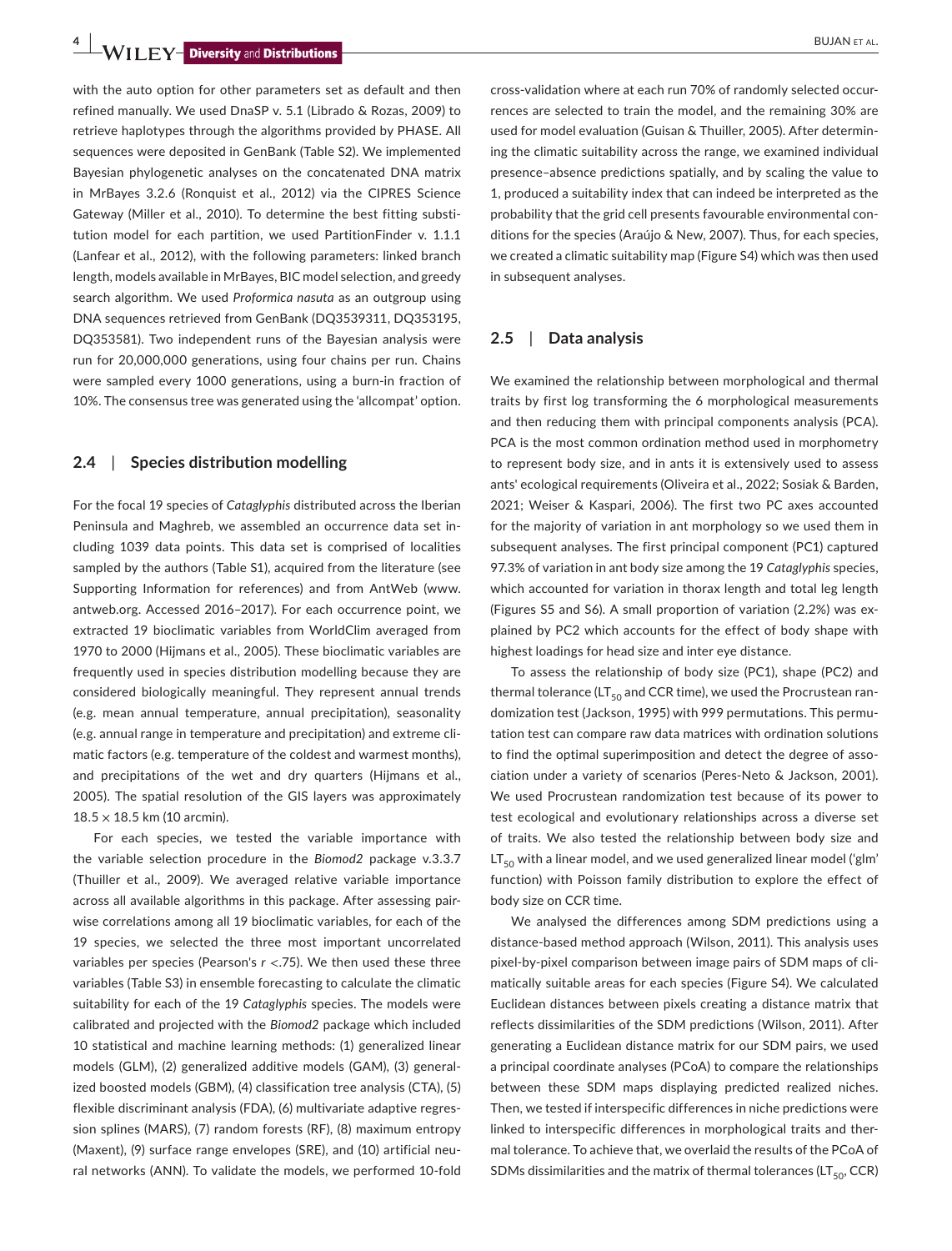**BUJAN** ET AL. **Diversity** and **Distributions** 

and compared the two data sets using a Procrustean randomization test. Lastly, we tested if morphology (PC1 and PC2) or phylogeny are good predictors of species distributions also using Procrustean randomization tests with 999 permutations. All functions used in ordination analyses were from the *ade4* package (Dray & Dufour, 2007).

We tested if a phylogenetic signal was present in physiological and morphological traits using the Abouheif Moran test. This analysis examines the trait of interest by focusing on the topology of the phylogenetic tree and not on branch lengths (Pavoine et al., 2008). We ran separate Abouheif Moran tests to examine phylogenetic signal in thermal tolerance (LT $_{50}$  and CCR time) and morphology (PC1 and PC2). All the analyses were performed in R version 3.6.3 (R Core Team, 2020).

# **3**  | **RESULTS**

# **3.1**  | **No link between realized niche and species' thermal tolerance, morphology or phylogeny**

We used a principal coordinate analysis (PCoA) to explore the variation in SDM predictions representing the species' variation in realized climatic niches (Figure 1). The position of each species in the

ordination (Figure 1) is based on a distance matrix reflecting dissimilarities among SDM maps. We found no link between the variation in thermal tolerance traits and SDM maps across the 19 *Cataglyphis* species (Procrustean randomization test:  $m_{obs} = 0.29$ ,  $p = .394$ ). Likewise, we found no link between morphological traits (PC1 and PC2 of the morphological PCA) and variation in SDM maps (PCoA) (Procrustean randomization test:  $m_{obs} = 0.28$ ,  $p = .322$ ). For example, several species with similar SDM maps and therefore similar realized climatic niches (Figure 1, e.g. *C. bombycina* and *C. rubra*, or *C. emmae* and *C. savignyi*), had extremely different thermal limits and body sizes (Figure 2). Conversely, some species with similar morphological traits and thermal tolerance (e.g. *C. rosenhaueri* and *C. albicans)* had dissimilar realized niches (Figure 1; SDMs maps of the two species located far apart along the 1st PCoA axis).

Moreover, we found no link between the species' phylogeny and variation in SDM maps (Procrustean randomization test:  $m_{obs} = 0.08$ , *p* = .91, Figure 3). Instead, the PCoA revealed an influence the geographic origin of species (Iberian Peninsula vs. Maghreb) on the predicted realized niches (Figure 1). The SDM maps of species distributed across the Iberian Peninsula differed from those of species disturbed across Maghreb on both PCoA axes (Mann–Whitney *U* test, Axis 1: W = 76, *p* < .01, Axis: W = 69, *p* = .04). In their range, ant species



**FIGURE 1** Principal coordinate analysis (PCoA) of species distribution model comparisons across 19 *Cataglyphis* species. Each map represents a predicted climatic niche of a species coded with three first letters of the species name. Variability on each axis is structured by geographic origins, opposing Iberian Peninsula (blue) to Maghreb (in red). Black dot in the middle of the map marks the exact ordination position of each species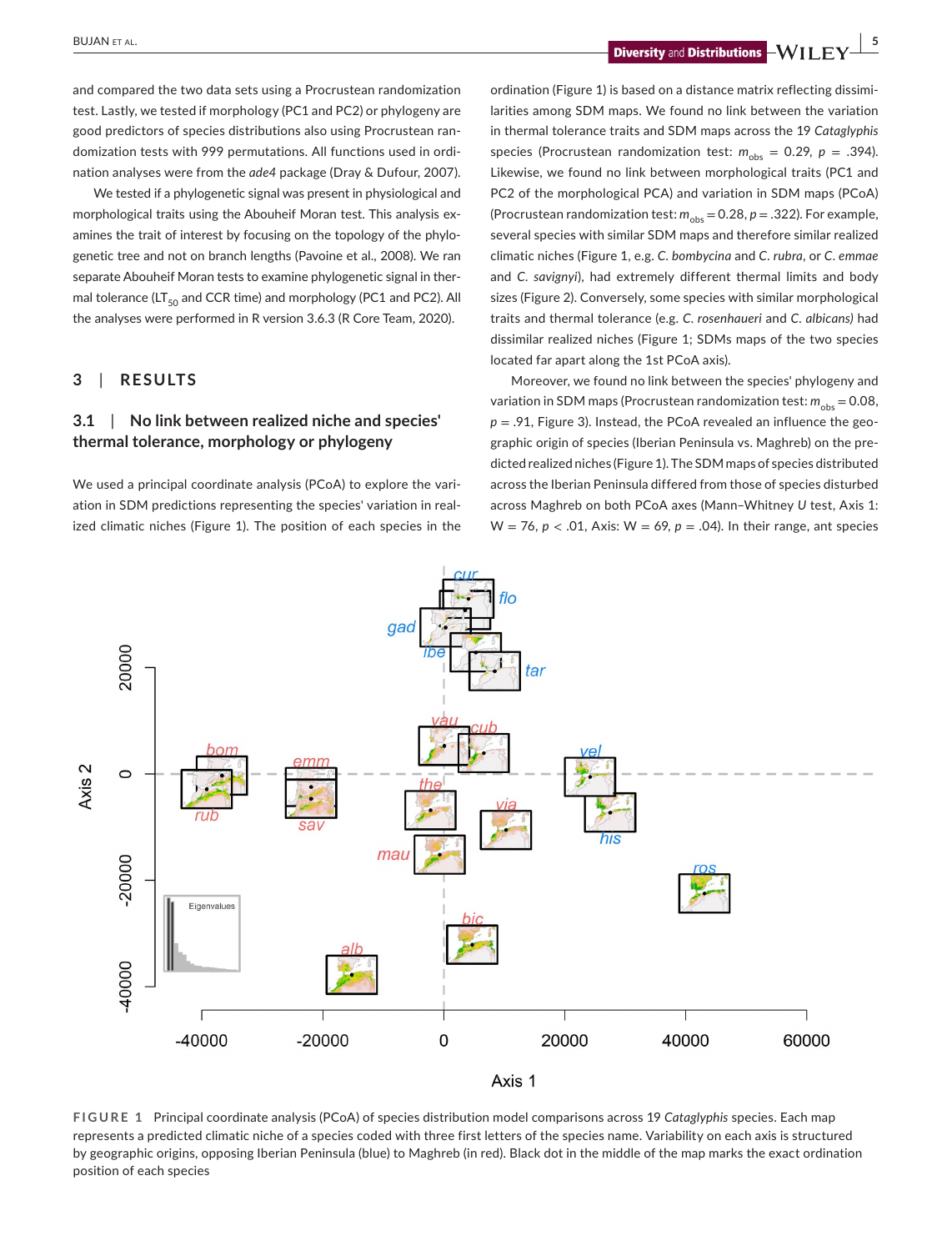

**FIGURE 2** Relationship between species body size (PC1 = Axis1) and (a) upper thermal limit ( $LT_{50}$ ); (b) chill coma recovery time (CCR time). Species are color-coded based on their geographic origin—the Iberian Peninsula in blue, Maghreb in red





**FIGURE 3** Phylogenetic tree of 19 *Cataglyphis* species colorcoded by their geographic origin: Maghreb (red), Iberian Peninsula (blue). For each species, mean chill coma recovery time (CCR) in minutes is shown in grey, and mean upper lethal temperature  $(LT_{50})$  in ° C in black. Morphological variables were reduced to two axes PC1—representing variation in body size (dark blue), and PC2—representing variation in body shape (light blue). Bubble size corresponds to the average value of the trait. Maximum and minimum values of each trait are listed below the trait names

from Maghreb experienced higher annual mean temperatures than ant species from the Iberian Peninsula (mean  $\pm$  SE = 17.2  $\pm$  0.2 °C vs.  $15.0 \pm 0.1$  °C, W = 208,709, p < .001).

# **3.2**  | **Thermal tolerance and morphology are strongly correlated**

Thermoregulatory traits were highly correlated, as there was a significant concordance between morphological and thermal traits—heat tolerance and chill coma recovery time (Procrustean randomization test:  $m_{\text{obs}} = 0.81$ ,  $p < .001$ ). Body size accounted for 82% of the variation in heat tolerance with upper lethal temperatures ranging from 58.2 to 70.0°C. Larger ants tolerated higher temperatures (Figure 2a;  $R^2 = .82$ ,  $F_{1.17} = 36.8$ ;  $p < .001$ ) and were also faster to recover from chill coma, although this relationship was weaker (Figure 2B; GLM: *β* = −0.03, SE = 0.05, z (−13.3), *p* < .001). Thermal tolerances and morphological traits did not differ between species from the Iberian Peninsula and Maghreb (Figure 2,  $W_{LT50} = 47$ ,  $p = .84$ ;  $W_{CCR} = 44$ ,  $p = 1$ ;  $W_{P C1} = 54$ ,  $p = .44$ ). We found no phylogenetic autocorrelation in the residuals of the two linear models used to examine the relationship of  $LT_{50}$  and body size (Abouheif Moran test:  $p = .16$ ), and CCR time–body size relationship (Abouheif Moran test: *p* = .77).

# **3.3**  | **Thermal tolerance and morphology are both linked to phylogeny**

Heat tolerance and chill coma recovery time showed a strong phylogenetic signal across the 19 *Cataglyphis* species (Figure 3; Abouheif Moran test: *p* < .01). Moreover, we found a phylogenetic signal in morphological traits (PC1, Abouheif Moran test: *p* < .01).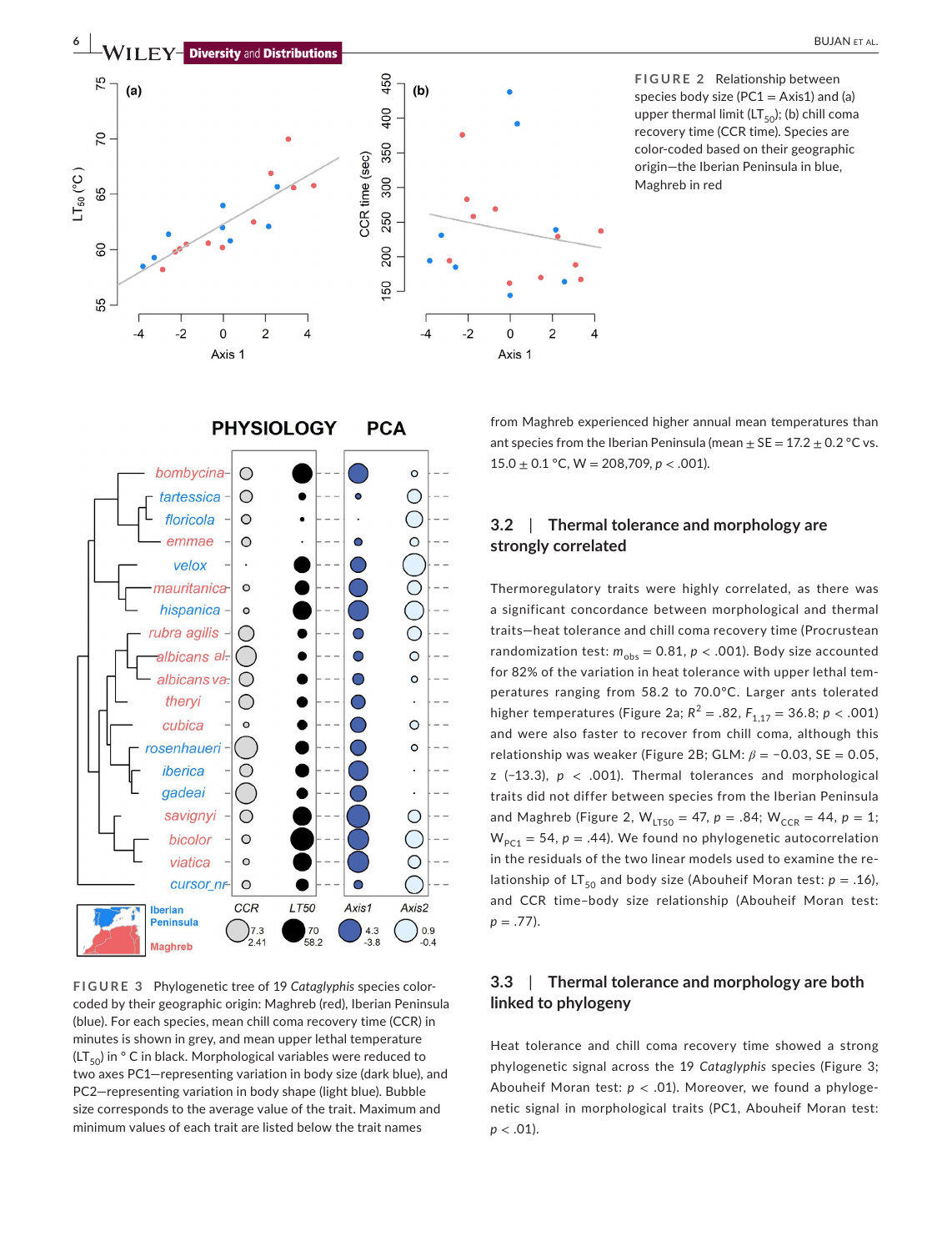# **4**  | **DISCUSSION**

Contrary to expectations, none of the three important determinants of species fundamental niche—thermal tolerance, morphology and phylogeny—were good predictors of realized climatic niches across 19 ant species. This contrasts with the basic assumption of climatic niche modelling, that the realized niche can be used as a proxy for determining fundamental niche requirements. Our findings are even more surprising given that we studied a set of thermal specialist species (Lenoir et al., 2009; Wehner & Wehner, 2011) that forage during the hottest parts of the day during which the ants avoid predation and competition (Boulay et al., 2017; Wehner & Wehner, 2011). Because of this pronounced thermophilia, we expected that their realized climatic niche would be strongly linked to the thermoregulatory traits that determine species fundamental niche, as suggested by previous work on another set of Mediterranean species adapted to high temperatures (Arnan & Blüthgen, 2015).

Our findings are consistent with earlier work showing that SDMs were not good predictors of physiological tolerances in vertebrate ectotherms (frogs and lizards) (Paz & Guarnizo, 2020). Similarly, another study identified a mismatch between the fundamental and realized niche in specialist butterflies which were unable to shift their ranges in response to climate change because they relied on the presence of particular host plants with restricted ranges (Schweiger et al., 2012).

Here, we found that all thermoregulatory traits examined were strongly correlated with each other and were strongly linked to the species' phylogeny, thus reflecting the evolutionary history and the fundamental biological requirements of these species. This is consistent with previous studies across distantly related ant species which found phylogenetic constraints in upper thermal limits (Bujan et al., 2020) or both upper and lower thermal limits (Diamond & Chick, 2018). We are aware that phylogenetic signal must be cautiously interpreted, because closely related organisms are more likely to live in similar conditions that can impact thermal limits and acclimation ability (Hoffmann & Sgrò, 2018). There are several reasons why we believe we recovered a true phylogenetic signal. First, we did not test the ants directly from the field, but after laboratory acclimation, during which the effects of field-related acclimatization were removed, and all 19 species were experiencing the same temperature. Second, all studied *Cataglyphis* species are diurnal, thermophilic, ground foragers living in similar habitats (Lenoir et al., 2009), and their local adaptations related to the microhabitat should not differ. Lastly, morphology is often used for species delimitation, and our phylogenetic analysis shows a strong congruence with morphology lending further support to robustness of phylogenetic relatedness recovered.

Thermal tolerances of *Cataglyphis* were highly correlated with body size, as larger ants were more likely to withstand higher temperatures and faster to recover from a chill coma. This is in accordance with strong effect of body size on ant thermal limits recorded for ants (Kaspari et al., 2015), including at an intra-specific level in polymorphic ant species (Baudier et al., 2018; Ribeiro et al., 2012). In

**Diversity** and **Distributions**  $-\mathbf{W}$  **I F**  $\mathbf{V}$  **<sup>7</sup>** 

some polymorphic *Cataglyphis* species, larger workers are also more heat tolerant than smaller workers and will forage during the hottest parts of the day (Cerdá & Retana, 2000). Considering high thermophilia in *Cataglyphis* one might predict a strong trade-off with cold tolerance, which was suggested for ectotherms (Angilletta, 2009) and found to be true for ants (Diamond & Chick, 2018). But here, we showed that, despite the high thermophilia, large ants were also faster to recover from chill coma. The absence of a trade-off between heat and cold tolerance in *Cataglyphis* may be explained by higher levels of constitutive heat shock proteins (Gehring & Wehner, 1995; Willot et al., 2017). Heat shock proteins (HSP) are molecular chaperones that protect cells from thermal damage, or other stressors (Sørensen et al., 2003). Insects predominantly use HSP70 in their response to environmental stress (Zhao & Jones, 2012), including chill coma recovery in *Drosophila* (Colinet et al., 2010), and ants (Maisov et al., 2007). Upregulation of HSP70 has been related to cold tolerance during diapause of some insects (Cheng et al., 2016; Rinehart et al., 2007), and HSP70 is proposed to have a role in the chilling injury repair (Koštál & Tollarová-Borovanská 2009). Thus, thermally tolerant species of *Cataglyphis* might be also well equipped to recover from a chill coma.

We found that variation in realized climatic niches was not linked to any of abovementioned thermoregulatory traits. This begs the question: What does determine variation in realized climatic niches? Realized niches are often constrained by dispersal barriers (Wiens & Donoghue, 2004), and indeed, we found striking differences between the realized niches of ants from the Iberian Peninsula and those from Mahgreb (Figure 1). This suggests that the geographic origin of species influences the realized niche more than thermoregulatory traits, perhaps because ant species are unable to fill their entire fundamental niche due to dispersal limitations.

The *Cataglyphis* species we studied were distributed either across the Iberian Peninsula or Maghreb, but never both, suggesting that the sea poses a potential dispersal barrier. This is plausible given that many *Cataglyphis* species evolved dependent colony founding in which newly mated queens need help of nestmate workers to establish a colony, at a relatively short distance from their mother colony (Boulay et al., 2017). In these species, queens underwent a wing reduction and loss of wing muscles, so dispersal is exclusively done on foot (Peeters & Aron, 2017). Such short-distance dispersal was documented for at least seven out of 19 *Cataglyphis* species we studied (Boulay et al., 2017; Leniaud et al., 2013; Lenoir et al., 1988; Peeters & Aron, 2017). Like many plants (Dullinger et al., 2004; Hanspach et al., 2011), these ants might not be able to naturally disperse to certain areas presenting suitable climate. Perhaps SDMs offer a more realistic estimation of suitable climatic niches for species with high dispersal ability.

However, the geographic origin of *Cataglyphis* species is not the only factor explaining the discrepancy between species' thermoregulatory traits and their realized niches. For example, some species from the same range (either Maghreb or the Iberian Peninsula) had extremely similar realized niches while possessing strikingly different morphology and thermal tolerances (Figures 1 and 3). Similarly,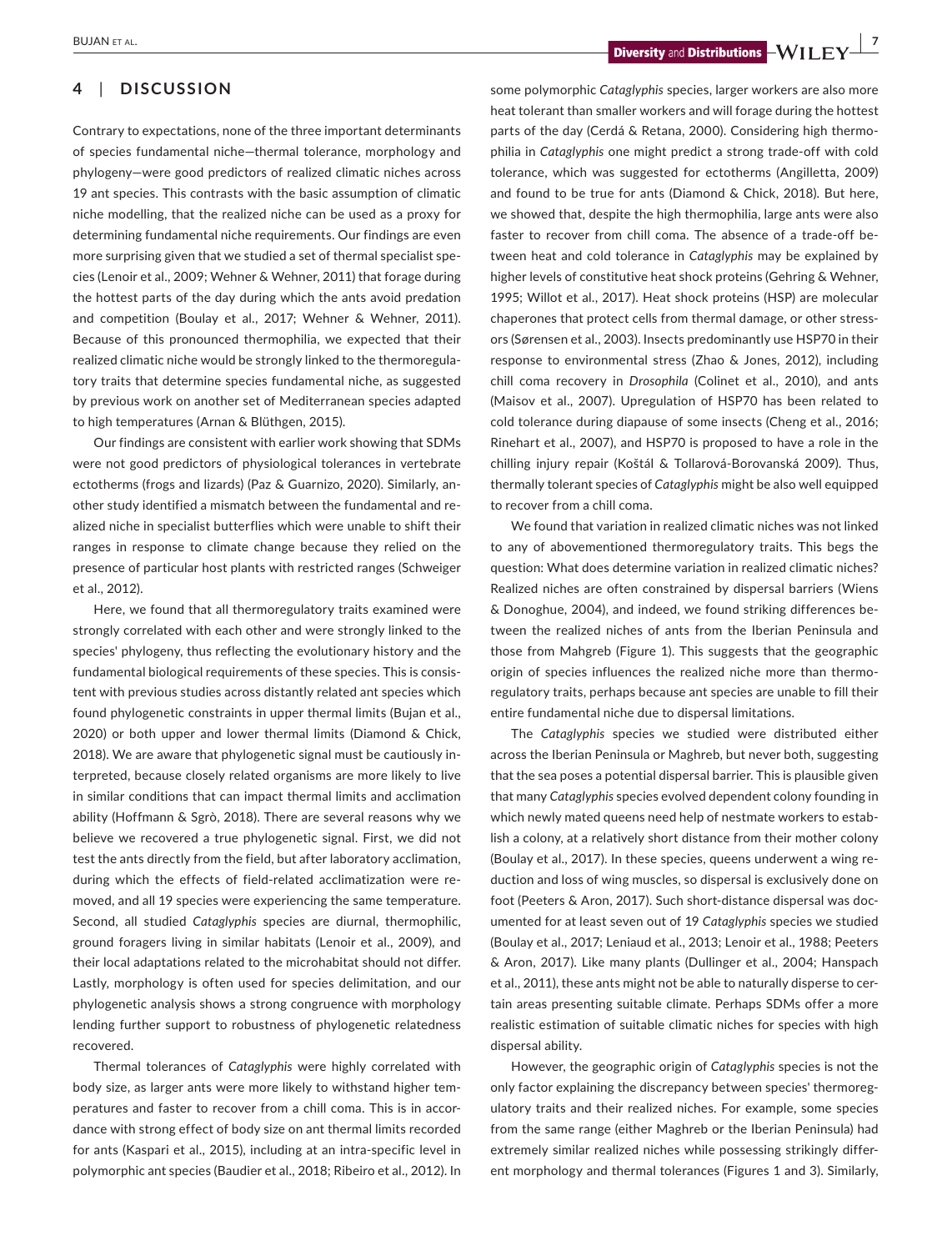**8 | W I I EV** *Diversity and Distributions* 

some species with similar morphology and thermal tolerance, living in the same range, presented extremely divergent realized niches (Figures 1 and 3). Some of these differences might be explained by other biotic constraints like competition, predation or parasitism. Biotic interactions like interspecific competition or parasitism can limit species distributions and prevent the species from occupying a whole extent of the realized niche (Gouveia et al., 2014; Soberón, 2007). Resource availability and soil biogeochemistry (e.g. sodium availability (Clay et al., 2017)) could also constrain the realized niche. To test this, we would need experimental evidence, measuring each species' fitness under different abiotic and biotic conditions. This could be achieved with reciprocal-transplant experiments, settling experimental ant colonies within and beyond their current range and measuring factors supposed to limit their current distribution (such as soil elemental chemistry). These manipulative experiments have so far mostly been done with plants, but it would be interesting to conduct them using ants.

Although it is beyond the scope of this study to attempt to identify the precise factors limiting the species' distributions experimentally, we could show that thermal tolerance and morphology do not constrain the realized climatic niches among *Cataglyphis* species in Maghreb and the Iberian Peninsula. Even though it is well recognized in the literature that many other biotic and abiotic factors influence species distributions (Bolnick et al., 2010; Guisan et al., 2014), one would still expect a link between these determinants of the fundamental niche and the realized niche. Therefore, our findings caution against forecasting species responses to climate change using correlative SDMs. When climatic conditions change within a species' range, the species' persistence will be determined by the size of its fundamental niche and capacity to adapt (Bellard et al., 2012). Therefore, forecasting species responses to climate change should perhaps be directly based on thermoregulatory traits (Bishop et al., 2019).

We focused on thermal tolerance and morphological traits because they are historically used to assess survival and performance in different climates (Roeder et al., 2021). However, additional traits such as pilosity, cuticle reflectance and colour contribute to insect thermal tolerance (Bishop et al., 2016; Shi et al., 2015). Most of our ant species were of moderate pilosity, except *C. bombycina* whose cuticle is covered with a dense layer of triangular hairs that enhance reflectivity and reduce heating rate (Shi et al., 2015). Highest heat tolerance, however, was recorded for *C. bicolor*, although this species is mostly hairless, except for a portion of mesosoma. Thus, a complex interaction cuticle properties, heat tolerance and body size (Willmer & Unwin, 1981) merits further investigation in ants.

Here, we used WorldClim variables which are used in the overwhelming majority of studies predicting future species distributions (van Beest et al., 2021; Carvalho et al., 2021; Chu et al., 2021). But, these variables might not reflect microclimatic conditions near the ground surface experienced by ants. Ants are small, cursorial ectotherms and microclimate availability might be more important for their physiological adaptations than the climate provided by

the meteorological stations (Pincebourde & Salle, 2020). But so far, a global soil temperature dataset is only starting to develop (Lembrechts et al., 2020) and will hopefully be available for climatic niche studies in the near future.

Using a comprehensive data set of physiological, morphological, phylogenetic and bioclimatic data, we showed that realized niches predicted with SDMs do not correspond to species' thermoregulatory traits in a genus of thermal specialist ants. This suggests that even for insects whose foraging activity and distribution are strongly tied to temperature, species distribution models should be used with caution when predicting climatic niches and distributions under climate change.

#### **ACKNOWLEDGEMENTS**

We are extremely grateful to Prof. Alberto Tinaut (University of Granada, Spain) for giving us all his data on the *Cataglyphis* distribution. We thank Prof. Henri Cagniant (Toulouse, France) for species identification. Patrocinio Ortega, Xim Cerdá-Company, Elena Angulo and the Cerdá-Angulo family helped during ant collecting in Spain. Logistic support and fieldwork facilities in Doñana National Park were provided by ICTS-RBD. José Miguel Avila, Pedro Sandoval and Francisco S. Piñero provided some samples from Morocco. Ana Carvajal did morphological measurements. This project was supported by the Spanish Ministry of Economy and Competitiveness and FEDER (project CGL2015-65807) to XC, RB, IV, AD and FA. Funding from the Swiss Canton Vaud and the *Programme de la Famille Sandoz-Monique de Meuron pour la relève universitaire* supported CB and JB. SO and CB were supported by an International Emerging Action entitled 'Globalization and insect invasions (GLOBINV)' and funded by the CNRS.

#### **CONFLICT OF INTEREST**

The authors declare that they have no conflict of interest.

#### **DATA AVAILABILITY STATEMENT**

The data that support the findings of this study are publicly available in Figshare <https://doi.org/10.6084/m9.figshare.16400790>

#### **ORCID**

*Jelena Bujan* <https://orcid.org/0000-0002-7938-0266> *Cleo Bertelsmeier* <https://orcid.org/0000-0003-3624-1300>

#### **REFERENCES**

- Angilletta Jr., M. J. (ed.), (2009). *Thermal adaptation: A theoretical and empirical synthesis*. Oxford University Press. [https://doi.org/10.1093/](https://doi.org/10.1093/acprof:oso/9780198570875.001.1) [acprof:oso/9780198570875.001.1](https://doi.org/10.1093/acprof:oso/9780198570875.001.1)
- Angilletta, M. J. J., Wilson, R. S., Niehaus, A. C., Sears, M. W., Navas, C. A., & Ribeiro, P. L. (2007). Urban physiology: City ants possess high heat tolerance. *PLoS One*, *2*(2), e258. [https://doi.org/10.1371/journ](https://doi.org/10.1371/journal.pone.0000258) [al.pone.0000258](https://doi.org/10.1371/journal.pone.0000258)
- Araújo, M. B., & New, M. (2007). Ensemble forecasting of species distributions. *Trends in Ecology and Evolution*, *22*(1), 42–47. [https://doi.](https://doi.org/10.1016/j.tree.2006.09.010) [org/10.1016/j.tree.2006.09.010](https://doi.org/10.1016/j.tree.2006.09.010)
- Arnan, X., & Blüthgen, N. (2015). Using ecophysiological traits to predict climatic and activity niches: Lethal temperature and water loss in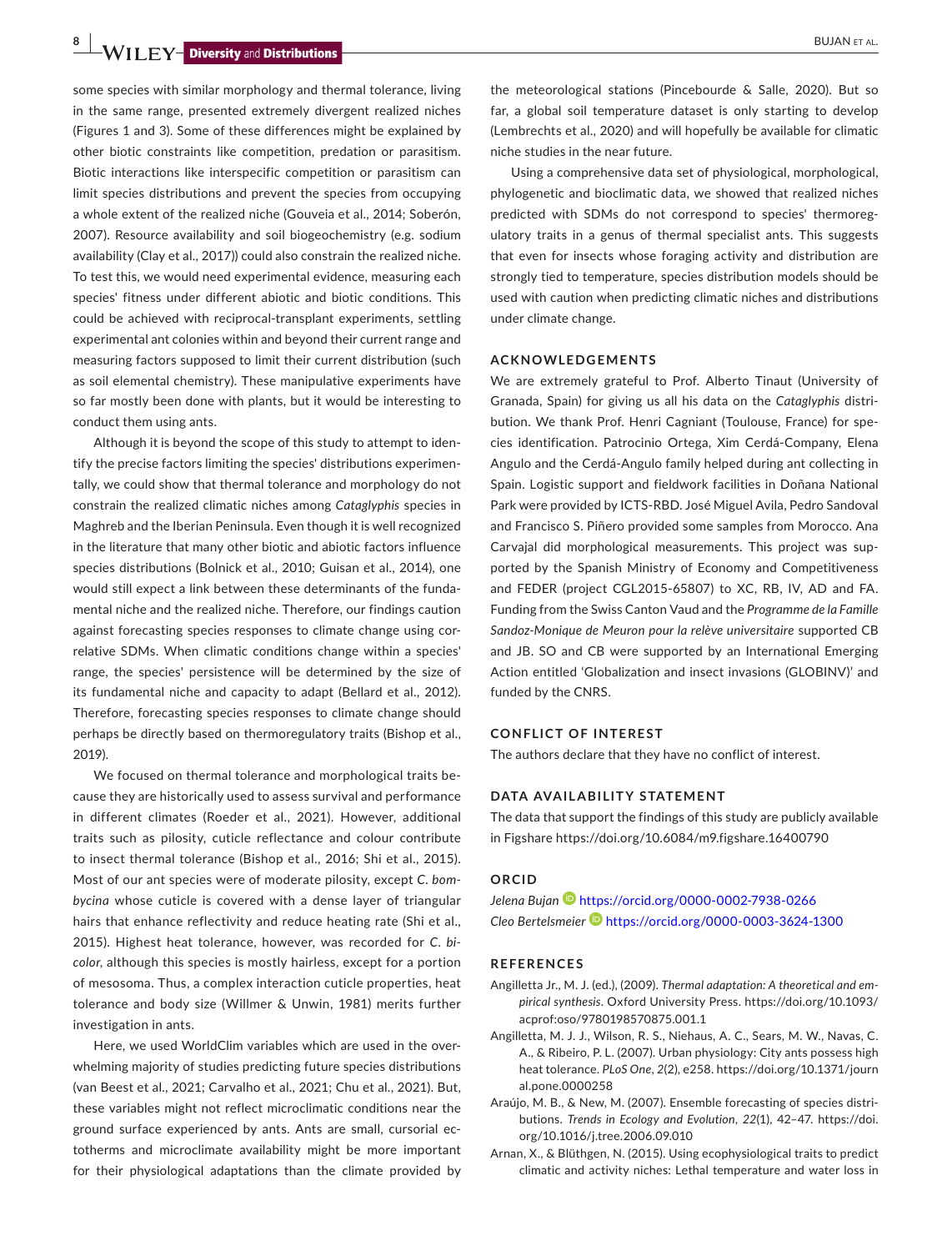**BUJAN ET AL. CONSUMPTER AND THE SET ALL ASSESSED AS A PROPERTY AND INTERFERIT AT A PROPERTY AND IS STRIP LIFE AND INCOME A PARTICLE TO A PROPERTY AND IS STRIP LIFE AND INCOME A PARTICLE TO A PARTICLE AND INCOME A PARTI** 

Mediterranean ants. *Global Ecology and Biogeography*, *24*(12), 1454– 1464.<https://doi.org/10.1111/geb.12363>

- Baudier, K. M., D'Amelio, C. L., Malhotra, R., O'Connor, M. P., & O'Donnell, S. (2018). Extreme insolation: Climatic variation shapes the evolution of thermal tolerance at multiple scales. *The American Naturalist*, *192*(3), 347–359.<https://doi.org/10.1086/698656>
- Bellard, C., Bertelsmeier, C., Leadley, P., Thuiller, W., & Courchamp, F. (2012). Impacts of climate change on the future of biodiversity. *Ecology Letters*, *15*(4), 365–377. [https://doi.](https://doi.org/10.1111/j.1461-0248.2011.01736.x) [org/10.1111/j.1461-0248.2011.01736.x](https://doi.org/10.1111/j.1461-0248.2011.01736.x)
- Bishop, T. R., Parr, C. L., Gibb, H., van Rensburg, B. J., Braschler, B., Chown, S. L., Foord, S. H., Lamy, K., Munyai, T. C., Okey, I., Tshivhandekano, P. G., Werenkraut, V., & Robertson, M. P. (2019). Thermoregulatory traits combine with range shifts to alter the future of montane ant assemblages. *Global Change Biology*, *25*(6), 2162–2173. [https://doi.](https://doi.org/10.1111/gcb.14622) [org/10.1111/gcb.14622](https://doi.org/10.1111/gcb.14622)
- Bishop, T. R., Robertson, M. P., Gibb, H., van Rensburg, B. J., Braschler, B., Chown, S. L., Foord, S. H., Munyai, T. C., Okey, I., Tshivhandekano, P. G., Werenkraut, V., & Parr, C. L. (2016). Ant assemblages have darker and larger members in cold environments. *Global Ecology and Biogeography*, *25*(12), 1489–1499. <https://doi.org/10.1111/geb.12516>
- Bolnick, D. I., Ingram, T., Stutz, W. E., Snowberg, L. K., Lau, O. L., & Paull, J. S. (2010). Ecological release from interspecific competition leads to decoupled changes in population and individual niche width. *Proceedings of the Royal Society B: Biological Sciences*, *277*(1689), 1789–1797. <https://doi.org/10.1098/rspb.2010.0018>
- Boulay, R., Aron, S., Cerdá, X., Doums, C., Graham, P., Hefetz, A., & Monnin, T. (2017). Social life in arid environments: The case study of *Cataglyphis* ants. *Annual Review of Entomology*, *62*(1), 305–321. <https://doi.org/10.1146/annurev-ento-031616-034941>
- Boyles, J. G., Aubrey, D. P., Hickman, C. R., Murray, K. L., Timpone, J. C., & Ops, C. H. (2009). Variation in physiological response of red imported fire ants (Solenopsis invicta) to small-scale thermal heterogeneity. *Journal of Thermal Biology*, *34*(2), 81–84. [https://doi.](https://doi.org/10.1016/j.jtherbio.2008.10.005) [org/10.1016/j.jtherbio.2008.10.005](https://doi.org/10.1016/j.jtherbio.2008.10.005)
- Broennimann, O., Treier, U. A., Müller-Schärer, H., Thuiller, W., Peterson, A. T., & Guisan, A. (2007). Evidence of climatic niche shift during biological invasion. *Ecology Letters*, *10*(8), 701–709. [https://doi.](https://doi.org/10.1111/j.1461-0248.2007.01060.x) [org/10.1111/j.1461-0248.2007.01060.x](https://doi.org/10.1111/j.1461-0248.2007.01060.x)
- Bujan, J., Roeder, K. A., de Beurs, K., Weiser, M. D., & Kaspari, M. (2020). Thermal diversity of North American ant communities: Cold tolerance but not heat tolerance tracks ecosystem temperature. *Global Ecology and Biogeography*, *29*(9), 1486–1494. [https://doi.](https://doi.org/10.1111/geb.13121) [org/10.1111/geb.13121](https://doi.org/10.1111/geb.13121)
- Carvalho, J. S., Graham, B., Bocksberger, G., Maisels, F., Williamson, E. A., Wich, S., Sop, T., Amarasekaran, B., Barca, B., Barrie, A., Bergl, R. A., Boesch, C., Boesch, H., Brncic, T. M., Buys, B., Chancellor, R., Danquah, E., Doumbé, O. A., Le-Duc, S. Y., … Kühl, H. S. (2021). Predicting range shifts of African apes under global change scenarios. *Diversity and Distributions*, *27*(9), 1663–1679. [https://doi.](https://doi.org/10.1111/ddi.13358) [org/10.1111/ddi.13358](https://doi.org/10.1111/ddi.13358)
- Castañeda, L. E., Lardies, M. A., & Bozinovic, F. (2005). Interpopulational variation in recovery time from chill coma along a geographic gradient: A study in the common woodlouse, *Porcellio laevis*. *Journal of Insect Physiology*, *51*(12), 1346–1351. [https://doi.org/10.1016/j.](https://doi.org/10.1016/j.jinsphys.2005.08.005) [jinsphys.2005.08.005](https://doi.org/10.1016/j.jinsphys.2005.08.005)
- Cerdá, X., & Retana, J. (2000). Alternative strategies by thermophilic ants to cope with extreme heat: Individual versus colony level traits. *Oikos*, *89*(1), 155–163. [https://doi.](https://doi.org/10.1034/j.1600-0706.2000.890117.x) [org/10.1034/j.1600-0706.2000.890117.x](https://doi.org/10.1034/j.1600-0706.2000.890117.x)
- Cerdá, X., Retana, J., & Cros, S. (1998). Critical thermal limits in Mediterranean ant species: Trade-off between mortality risk and foraging performance. *Functional Ecology*, *12*, 45–55. [https://doi.](https://doi.org/10.1046/j.1365-2435.1998.00160.x) [org/10.1046/j.1365-2435.1998.00160.x](https://doi.org/10.1046/j.1365-2435.1998.00160.x)
- Chase, J. M., & Leibold, M. A. (2003). *Ecological Niches: Linking Classical and Contemporary Approache*. Chicago press.
- Cheng, W., Li, D., Wang, Y., Liu, Y., & Zhu- Salzman, K. (2016). Cloning of heat shock protein genes (hsp70, hsc70 and hsp90) and their expression in response to larval diapause and thermal stress in the wheat blossom midge, *Sitodiplosis mosellana*. *Journal of Insect Physiology*, *95*, 66–77.<https://doi.org/10.1016/j.jinsphys.2016.09.005>
- Chown, S. L., Jumbam, K. R., Sørensen, J. G., & Terblanche, J. S. (2009). Phenotypic variance, plasticity and heritability estimates of critical thermal limits depend on methodological context. *Functional Ecology*, *23*(1), 133–140. [https://doi.](https://doi.org/10.1111/j.1365-2435.2008.01481.x) [org/10.1111/j.1365-2435.2008.01481.x](https://doi.org/10.1111/j.1365-2435.2008.01481.x)
- Chu, X., Gugger, P. F., Li, L., Zhao, J., & Li, Q. (2021). Responses of an endemic species (*Roscoea humeana*) in the Hengduan Mountains to climate change. *Diversity and Distributions*, *27*(11), 2231–2244. <https://doi.org/10.1111/ddi.13397>
- Clay, N. A., Lehrter, R. J., & Kaspari, M. (2017). Towards a geography of omnivory: Omnivores increase carnivory when sodium is limiting. *Journal of Animal Ecology*, *86*, 1523–1531. [https://doi.](https://doi.org/10.1111/1365-2656.12754) [org/10.1111/1365-2656.12754](https://doi.org/10.1111/1365-2656.12754)
- Clusella-Trullas, S., Terblanche, J. S., & Chown, S. L. (2010). Phenotypic plasticity of locomotion performance in the seed harvester *Messor capensis* (Formicidae). *Physiological and Biochemical Zoology*, *83*(3), 519–530.<https://doi.org/10.1086/651387>
- Colinet, H., Lee, S. F., & Hoffmann, A. (2010). Temporal expression of heat shock genes during cold stress and recovery from chill coma in adult Drosophila melanogaster. *FEBS Journal*, *277*(1), 174–185. <https://doi.org/10.1111/j.1742-4658.2009.07470.x>
- Colwell, R. K., & Rangel, T. F. (2009). Hutchinson's duality: The once and future niche. *Proceedings of the National Academy of Sciences of the United States of America*, *106*, 19651–19658. [https://doi.](https://doi.org/10.1073/pnas.0901650106) [org/10.1073/pnas.0901650106](https://doi.org/10.1073/pnas.0901650106)
- Coulin, C., de la Vega, G. J., Chifflet, L., Calcaterra, L. A., & Schilman, P. E. (2019). Linking thermo-tolerances of the highly invasive ant, *Wasmannia auropunctata*, to its current and potential distribution. *Biological Invasions*, *21*(12), 3491–3504. [https://doi.org/10.1007/](https://doi.org/10.1007/s10530-019-02063-0) [s10530-019-02063-0](https://doi.org/10.1007/s10530-019-02063-0)
- Deutsch, C. A., Tewksbury, J. J., Huey, R. B., Sheldon, K. S., Ghalambor, C. K., Haak, D. C., & Martin, P. R. (2008). Impacts of climate warming on terrestrial ectotherms across latitude. *Proceedings of the National Academy of Sciences of the United States of America*, *105*(18), 6668– 6672.<https://doi.org/10.1073/pnas.0709472105>
- Diamond, S. E., & Chick, L. D. (2018). The Janus of macrophysiology: Stronger effects of evolutionary history, but weaker effects of climate on upper thermal limits are reversed for lower thermal limits in ants. *Current Zoology*, *64*(2), 223–230. [https://doi.org/10.1093/](https://doi.org/10.1093/cz/zox072) [cz/zox072](https://doi.org/10.1093/cz/zox072)
- Dray, S., & Dufour, A. B. (2007). The ade4 package: Implementing the duality diagram for ecologists. *Journal of Statistical Software*, *22*(4), 1–20.<https://doi.org/10.18637/jss.v022.i04>
- Dullinger, S., Dirnböck, T., & Grabherr, G. (2004). Modelling climate change-driven treeline shifts: Relative effects of temperature increase, dispersal and invasibility. *Journal of Ecology*, *92*(2), 241–252. <https://doi.org/10.1111/j.0022-0477.2004.00872.x>

Elton, C. (1927). J. Huxley (ed.), *Animal Ecology*. The MacMillan Company.

- Enriquez-Urzelai, U., Tingley, R., Kearney, M. R., Sacco, M., Palacio, A. S., Tejedo, M., & Nicieza, A. G. (2020). The roles of acclimation and behaviour in buffering climate change impacts along elevational gradients. *Journal of Animal Ecology*, *89*(7), 1722–1734. [https://doi.](https://doi.org/10.1111/1365-2656.13222) [org/10.1111/1365-2656.13222](https://doi.org/10.1111/1365-2656.13222)
- Feng, X., Liang, Y., Gallardo, B., & Papeş, M. (2020). Physiology in ecological niche modeling: Using zebra mussel's upper thermal tolerance to refine model predictions through Bayesian analysis. *Ecography*, *43*(2), 270–282. <https://doi.org/10.1111/ecog.04627>
- Fraimout, A., & Monnet, A. C. (2018). Accounting for intraspecific variation to quantify niche dynamics along the invasion routes of *Drosophila suzukii*. *Biological Invasions*, *20*(10), 2963–2979. [https://](https://doi.org/10.1007/s10530-018-1750-z) [doi.org/10.1007/s10530-018-1750-z](https://doi.org/10.1007/s10530-018-1750-z)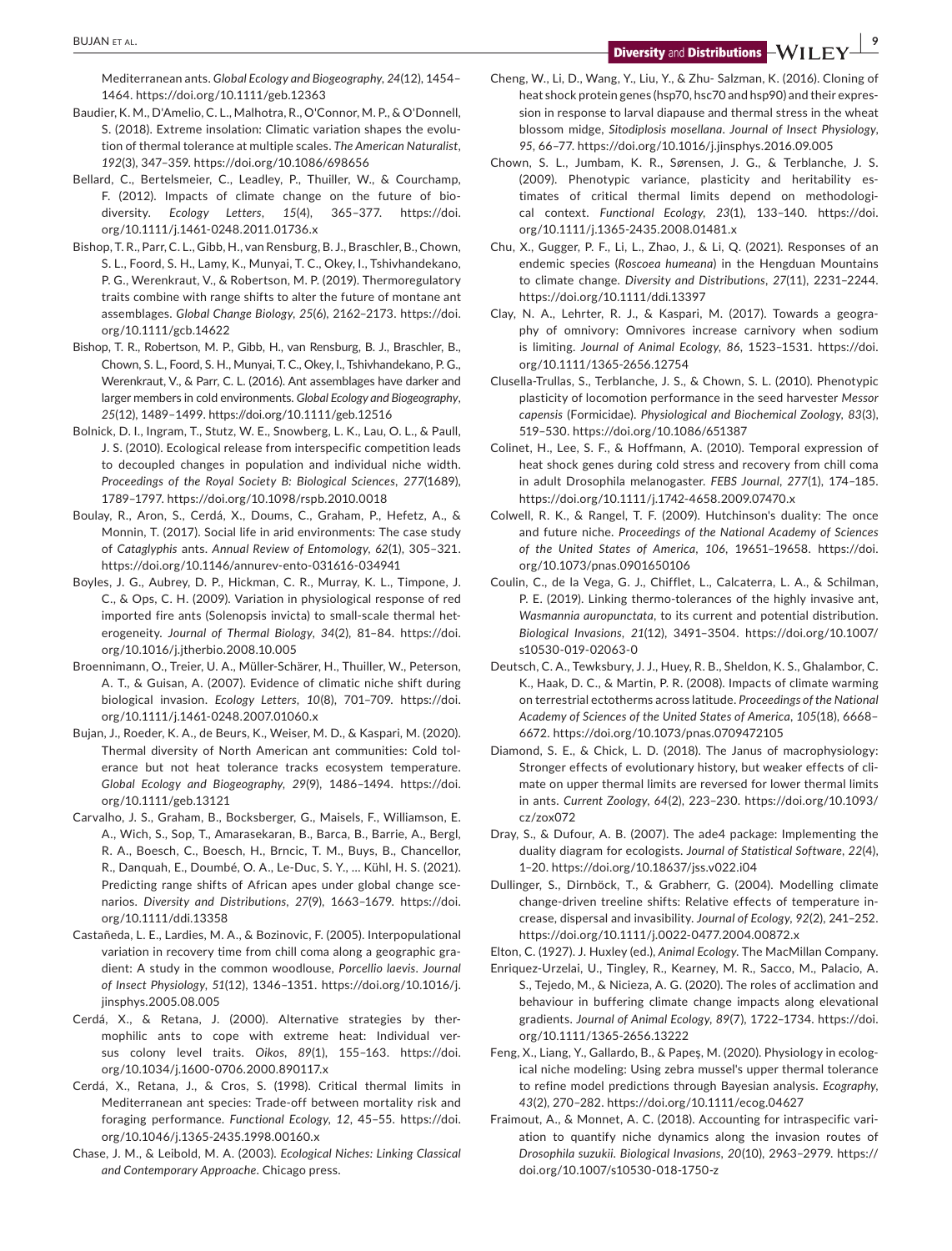**10 <b>| EY-** Diversity and Distributions **| CONSTRANTIAL CONSTRANTIAL** BUJAN ET AL.

- Gehring, W. J., & Wehner, R. (1995). Heat shock protein synthesis and thermotolerance in *Cataglyphis*, an ant from the Sahara desert. *Proceedings of the National Academy of Sciences of the United States of America*, *92*(7), 2994–2998.<https://doi.org/10.1073/pnas.92.7.2994>
- Gouveia, S. F., Hortal, J., Tejedo, M., Duarte, H., Cassemiro, F. A. S., Navas, C. A., & Diniz-Filho, J. A. F. (2014). Climatic niche at physiological and macroecological scales: The thermal tolerance-geographical range interface and niche dimensionality. *Global Ecology and Biogeography*, *23*(4), 446–456.<https://doi.org/10.1111/geb.12114>
- Grinnell, J. (1917). The Niche-relationships of the California thrasher. *The Auk*, *34*(4), 427–433. <https://doi.org/10.2307/4072271>
- Guisan, A., Petitpierre, B., Broennimann, O., Daehler, C., & Kueffer, C. (2014). Unifying niche shift studies: Insights from biological invasions. *Trends in Ecology & Evolution*, *29*(5), 260–269. [https://doi.](https://doi.org/10.1016/j.tree.2014.02.009) [org/10.1016/j.tree.2014.02.009](https://doi.org/10.1016/j.tree.2014.02.009)
- Guisan, A., & Thuiller, W. (2005). Predicting species distribution: Offering more than simple habitat models. *Ecology Letters*, *8*(9), 993–1009. <https://doi.org/10.1111/j.1461-0248.2005.00792.x>
- Hanspach, J., Kühn, I., Schweiger, O., Pompe, S., & Klotz, S. (2011). Geographical patterns in prediction errors of species distribution models. *Global Ecology and Biogeography*, *20*(5), 779–788. [https://](https://doi.org/10.1111/j.1466-8238.2011.00649.x) [doi.org/10.1111/j.1466-8238.2011.00649.x](https://doi.org/10.1111/j.1466-8238.2011.00649.x)
- Helaouët, P., & Beaugrand, G. (2009). Physiology, ecological niches and species distribution. *Ecosystems*, *12*(8), 1235–1245. [https://doi.](https://doi.org/10.1007/s10021-009-9261-5) [org/10.1007/s10021-009-9261-5](https://doi.org/10.1007/s10021-009-9261-5)
- Hernandez, P. A., Graham, C. H., Master, L. L., & Albert, D. L. (2006). The effect of sample size and species characteristics on performance of different species distribution modeling methods. *Ecography*, *29*, 773–785.<https://doi.org/10.1111/j.0906-7590.2006.04700.x>
- Hijmans, R. J., Cameron, S. E., Parra, J. L., Jones, P. G., & Jarvis, A. (2005). Very high resolution interpolated climate surfaces for global land areas. *International Journal of Climatology*, *25*(15), 1965–1978. <https://doi.org/10.1002/joc.1276>
- Hoffmann, A. A., & Sgrò, C. M. (2018). Comparative studies of critical physiological limits and vulnerability to environmental extremes in small ectotherms: How much environmental control is needed? *Integrative Zoology*, *13*(4), 355–371.<https://doi.org/10.1111/1749-4877.12297>
- Hurlbert, A., Ballantyne, F., & Powell, S. (2008). Shaking a leg and hot to trot: The effects of body size and temperature on running speed in ants. *Ecological Entomology*, *33*(1), 144–154. [https://doi.](https://doi.org/10.1111/j.1365-2311.2007.00962.x) [org/10.1111/j.1365-2311.2007.00962.x](https://doi.org/10.1111/j.1365-2311.2007.00962.x)
- Hutchinson, E. G. (1957). Concluding remarks. *Cold Spring Harbor Symposia on Quantitative Biology*, *22*, 415–427. [https://doi.org/10.1101/](https://doi.org/10.1101/SQB.1957.022.01.039) [SQB.1957.022.01.039](https://doi.org/10.1101/SQB.1957.022.01.039)
- Jackson, D. A. (1995). PROTEST: A PROcrustean randomization TEST of community environment concordance. *Ecoscience*, *2*(3), 297–303. <https://doi.org/10.1080/11956860.1995.11682297>
- Kaspari, M., Clay, N. A., Lucas, J., Yanoviak, S. P., & Kay, A. (2015). Thermal adaptation generates a diversity of thermal limits in a rainforest ant community. *Global Change Biology*, *21*(3), 1092–1102. [https://doi.](https://doi.org/10.1111/gcb.12750) [org/10.1111/gcb.12750](https://doi.org/10.1111/gcb.12750)
- Katoh, K., Misawa, K., Kuma, K., & Miyata, T. (2002). MAFFT: A novel method for rapid multiple sequence alignment based on fast Fourier transform. *Nucleic Acids Research*, *30*(14), 3059–3066. [https://doi.](https://doi.org/10.1093/nar/gkf436) [org/10.1093/nar/gkf436](https://doi.org/10.1093/nar/gkf436)
- Kearney, M., Simpson, S. J., Raubenheimer, D., & Helmuth, B. (2010). Modelling the ecological niche from functional traits. *Philosophical Transactions of the Royal Society B: Biological Sciences*, *365*(1557), 3469–3483.<https://doi.org/10.1098/rstb.2010.0034>
- Kearse, M., Moir, R., Wilson, A., Stones-Havas, S., Cheung, M., Sturrock, S., Buxton, S., Cooper, A., Markowitz, S., Duran, C., Thierer, T., Ashton, B., Meintjes, P., & Drummond, A. (2012). Geneious Basic: An integrated and extendable desktop software platform for the organization and analysis of sequence data. *Bioinformatics*, *28*(12), 1647–1649. [https://doi.org/10.1093/bioin](https://doi.org/10.1093/bioinformatics/bts199) [formatics/bts199](https://doi.org/10.1093/bioinformatics/bts199)
- Kellermann, V., Loeschcke, V., Hoffmann, A. A., Kristensen, T. N., Fløjgaard, C., David, J. R., Svenning, J. C., & Overgaard, J. (2012). Phylogenetic constraints in key functional traits behind species' climate niches: Patterns of desiccation and cold resistance across 95 drosophila species. *Evolution*, *66*(11), 3377–3389. [https://doi.](https://doi.org/10.1111/j.1558-5646.2012.01685.x) [org/10.1111/j.1558-5646.2012.01685.x](https://doi.org/10.1111/j.1558-5646.2012.01685.x)
- Koštál, V., & Tollarová-Borovanská, M. (2009). The 70 kDa heat shock protein assists during the repair of chilling injury in the insect, Pyrrhocoris apterus. *PLoS ONE*, *4*(2), e4546. [https://doi.](https://doi.org/10.1371/journal.pone.0004546) [org/10.1371/journal.pone.0004546](https://doi.org/10.1371/journal.pone.0004546)
- Lancaster, L. T., Dudaniec, R. Y., Hansson, B., & Svensson, E. I. (2015). Latitudinal shift in thermal niche breadth results from thermal release during a climate-mediated range expansion. *Journal of Biogeography*, *42*(10), 1953–1963. <https://doi.org/10.1111/jbi.12553>
- Lanfear, R., Calcott, B., Ho, S. Y. W., & Guindon, S. (2012). PartitionFinder: Combined selection of partitioning schemes and substitution models for phylogenetic analyses. *Molecular Biology and Evolution*, *29*(6), 1695–1701. <https://doi.org/10.1093/molbev/mss020>
- Lembrechts, J. J., Aalto, J., Ashcroft, M. B., De Frenne, P., Kopecký, M., Lenoir, J., Luoto, M., Maclean, I. M. D., Roupsard, O., Fuentes-Lillo, E., García, R. A., Pellissier, L., Pitteloud, C., Alatalo, J. M., Smith, S. W., Björk, R. G., Muffler, L., Ratier Backes, A., Cesarz, S., … Nijs, I. (2020). SoilTemp: A global database of near-surface temperature. *Global Change Biology*, *26*(11), 6616–6629. <https://doi.org/10.1111/gcb.15123>
- Leniaud, L., Pearcy, M., & Aron, S. (2013). Sociogenetic organisation of two desert ants. *Insectes Sociaux*, *60*(3), 337–344. [https://doi.](https://doi.org/10.1007/s00040-013-0298-2) [org/10.1007/s00040-013-0298-2](https://doi.org/10.1007/s00040-013-0298-2)
- Lenoir, A., Aron, S., Cerdá, X., & Hefetz, A. (2009). *Cataglyphis* desert ants: A good model for evolutionary biology in Darwin's anniversary year-A review. *Israel Journal of Entomology*, *39*, 1–32.
- Lenoir, A., Querard, L., Pondicq, N., & Berton, F. (1988). Reproduction and dispersal in the ant *Cataglyphis cursor* (Hymenoptera, Formicidae). *Psyche: A Journal of Entomology*, *95*(1–2), 21–44. [https://doi.](https://doi.org/10.1155/1988/54685) [org/10.1155/1988/54685](https://doi.org/10.1155/1988/54685)
- Lenoir, J., Bertrand, R., Comte, L., Bourgeaud, L., Hattab, T., Murienne, J., & Grenouillet, G. (2020). Species better track climate warming in the oceans than on land. *Nature Ecology and Evolution*, *4*(8), 1044– 1059.<https://doi.org/10.1038/s41559-020-1198-2>
- Librado, P., & Rozas, J. (2009). DnaSP v5: A software for comprehensive analysis of DNA polymorphism data. *Bioinformatics*, *25*(11), 1451– 1452. <https://doi.org/10.1093/bioinformatics/btp187>
- Losos, J. B. (2008). Phylogenetic niche conservatism, phylogenetic signal and the relationship between phylogenetic relatedness and ecological similarity among species. *Ecology Letters*, *11*(10), 995–1003. <https://doi.org/10.1111/j.1461-0248.2008.01229.x>
- MacArthur, R., & Levins, R. (1967). The limiting similarity hypothesis. *American Naturalist*, *101*(921), 377–385. [https://botany.natur.cuni.cz/algo/soubo](https://botany.natur.cuni.cz/algo/soubory/EKOprotist/diskuze/1-PRO-MacArthur_Levins_1967_niche.pdf) [ry/EKOprotist/diskuze/1-PRO-MacArthur\\_Levins\\_1967\\_niche.pdf](https://botany.natur.cuni.cz/algo/soubory/EKOprotist/diskuze/1-PRO-MacArthur_Levins_1967_niche.pdf)
- Maisov, A. V., Podlipaeva, Y. I., & Kipyatkov, V. E. (2007). Expression of stress proteins of HSP70 family in response to cold in *Myrmica* ants from various geographic populations. *Cell and Tissue Biology*, *1*(5), 434–438.<https://doi.org/10.1134/S1990519X07050094>
- Miller, M. A., Pfeiffer, W., & Schwartz, T. (2010). *Creating the CIPRES Science Gateway for inference of large phylogenetic trees*. 2010 Gateway Computing Environments Workshop, GCE 2010, December. [https://](https://doi.org/10.1109/GCE.2010.5676129) [doi.org/10.1109/GCE.2010.5676129](https://doi.org/10.1109/GCE.2010.5676129)
- Oliveira, F. M. P., Silva, L. L., Leal, I. R., & Arnan, X. (2022). Morphology of four common and phylogenetically distant ant species varies along disturbance and aridity gradients in the Caatinga dry forest. *Biotropica*, *54*(1), 78–90. <https://doi.org/10.1111/btp.13029>
- Oms, C. S., Cerdá, X., & Boulay, R. (2017). Is phenotypic plasticity a key mechanism for responding to thermal stress in ants? *Science of Nature*, *104*(5–6), 1–7.<https://doi.org/10.1007/s00114-017-1464-6>
- Parmesan, C., & Yohe, G. (2003). A globally coherent fingerprint of climate change impacts across natural systems. *Nature*, *421*(6918), 37–42. <https://doi.org/10.1038/nature01286>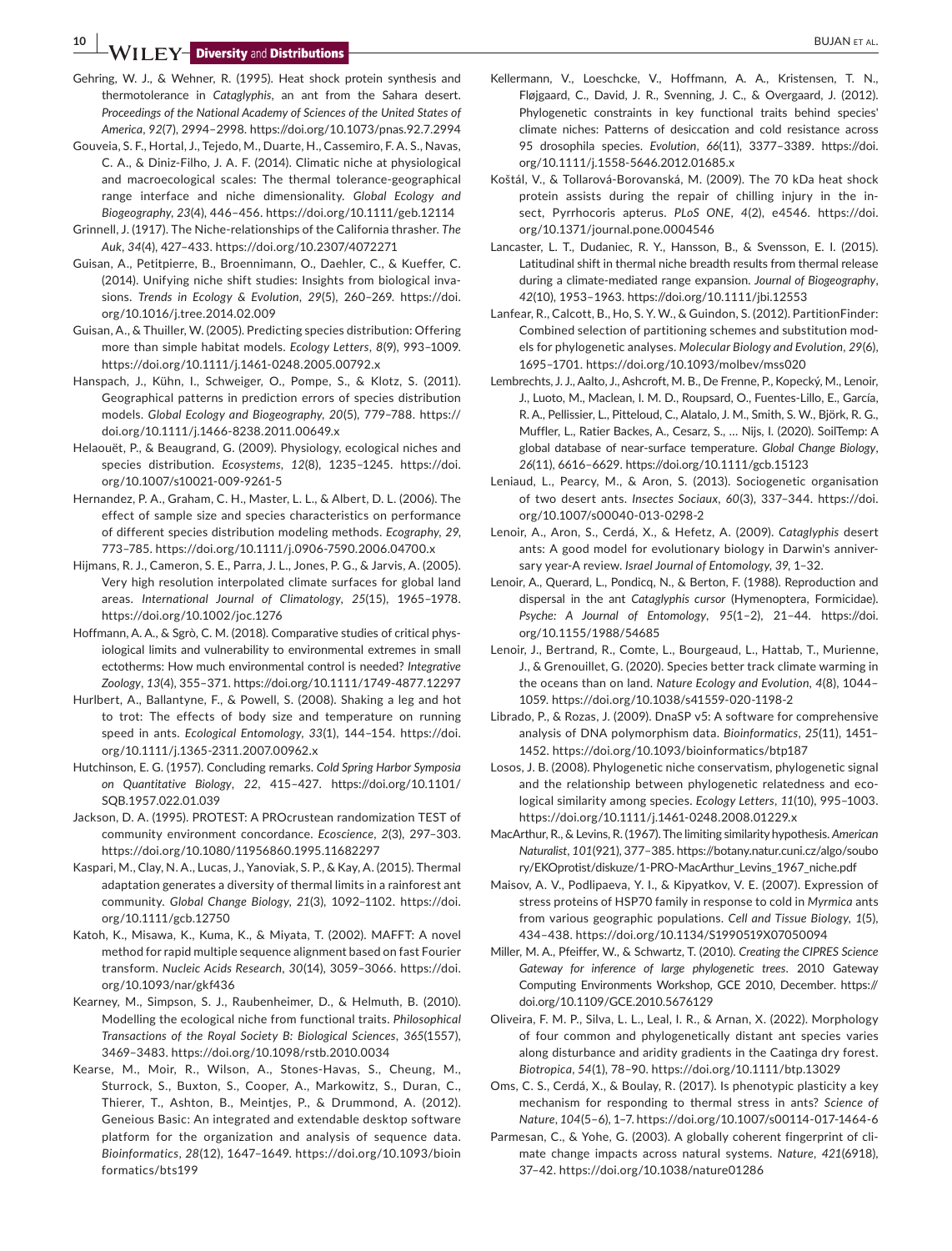**BUJAN ET AL. Diversity** and **Distributions** 

- Parr, C. L., Dunn, R. R., Sanders, N. J., Weiser, M. D., Photakis, M., Bishop, T. R., Fitzpatrick, M. C., Arnan, X., Baccaro, F., Brandão, C. R. F., Chick, L., Donoso, D. A., Fayle, T. M., Gómez, C., Grossman, B., Munyai, T. C., Pacheco, R., Retana, J., Robinson, A., … Gibb, H. (2017). GlobalAnts: A new database on the geography of ant traits (Hymenoptera: Formicidae). *Insect Conservation and Diversity*, *10*(1), 5–20. <https://doi.org/10.1111/icad.12211>
- Pavoine, S., Ollier, S., Pontier, D., & Chessel, D. (2008). Testing for phylogenetic signal in phenotypic traits: New matrices of phylogenetic proximities. *Theoretical Population Biology*, *73*(1), 79–91. [https://doi.](https://doi.org/10.1016/j.tpb.2007.10.001) [org/10.1016/j.tpb.2007.10.001](https://doi.org/10.1016/j.tpb.2007.10.001)
- Paz, A., & Guarnizo, C. E. (2020). Environmental ranges estimated from species distribution models are not good predictors of lizard and frog physiological tolerances. *Evolutionary Ecology*, *34*(1), 89–99. <https://doi.org/10.1007/s10682-019-10022-3>
- Peeters, C., & Aron, S. (2017). Evolutionary reduction of female dispersal in *Cataglyphis* desert ants. *Biological Journal of the Linnean Society*, *122*(1), 58–70.<https://doi.org/10.1093/BIOLINNEAN/BLX052>
- Penick, C. A., Diamond, S. E., Sanders, N. J., & Dunn, R. R. (2017). Beyond thermal limits: Comprehensive metrics of performance identify key axes of thermal adaptation in ants. *Functional Ecology*, *31*(5), 1091– 1100. <https://doi.org/10.1111/1365-2435.12818>
- Peres-Neto, P. R., & Jackson, D. A. (2001). How well do multivariate data sets match? The advantages of a procrustean superimposition approach over the Mantel test. *Oecologia*, *129*(2), 169–178. [https://](https://doi.org/10.1007/s004420100720) [doi.org/10.1007/s004420100720](https://doi.org/10.1007/s004420100720)
- Pincebourde, S., & Salle, A. (2020). On the importance of getting finescale temperature records near any surface. *Global Change Biology*, *26*(11), 6025–6027. <https://doi.org/10.1111/gcb.15210>
- R Core Team. (2020). R: A language and environment for statistical computing.
- Ribeiro, P. L., Camacho, A., & Navas, C. A. (2012). Considerations for assessing maximum critical temperatures in small ectothermic animals: Insights from leaf-cutting ants. *PLoS One*, *7*(2), e32083. <https://doi.org/10.1371/journal.pone.0032083>
- Rinehart, J. P., Li, A., Yocum, G. D., Robich, R. M., Hayward, S. A. L., & Denlinger, D. L. (2007). Up-regulation of heat shock proteins is essential for cold survival during insect diapause. *Proceedings of the National Academy of Sciences of the United States of America*, *104*(27), 11130– 11137.<https://doi.org/10.1073/pnas.0703538104>
- Roeder, K. A., Roeder, D. V., & Bujan, J. (2021). Ant thermal tolerance: A review of methods, hypotheses, and sources of variation. *Annals of the Entomological Society of America*, *114*(4), 459–469. [https://doi.](https://doi.org/10.1093/aesa/saab018) [org/10.1093/aesa/saab018](https://doi.org/10.1093/aesa/saab018)
- Roeder, K. A., Roeder, D. V., & Kaspari, M. (2018). The role of temperature in competition and persistence of an invaded ant assemblage. *Ecological Entomology*, *43*(6), 774–781. <https://doi.org/10.1111/een.12663>
- Ronquist, F., Teslenko, M., Van Der Mark, P., Ayres, D. L., Darling, A., Höhna, S., Larget, B., Liu, L., Suchard, M. A., & Huelsenbeck, J. P. (2012). Mrbayes 3.2: Efficient bayesian phylogenetic inference and model choice across a large model space. *Systematic Biology*, *61*(3), 539–542. <https://doi.org/10.1093/sysbio/sys029>
- Schneider, C. A., Rasband, W. S., & Eliceiri, K. W. (2012). NIH Image to ImageJ: 25 years of image analysis. *Nature Methods*, *9*(7), 671–675. <https://doi.org/10.1038/nmeth.2089>
- Schweiger, O., Heikkinen, R. K., Harpke, A., Hickler, T., Klotz, S., Kudrna, O., Kühn, I., Pöyry, J., & Settele, J. (2012). Increasing range mismatching of interacting species under global change is related to their ecological characteristics. *Global Ecology and Biogeography*, *21*(1), 88–99. [https://doi.](https://doi.org/10.1111/j.1466-8238.2010.00607.x) [org/10.1111/j.1466-8238.2010.00607.x](https://doi.org/10.1111/j.1466-8238.2010.00607.x)
- Shi, N. N., Tsai, C.-C., Camino, F., Bernard, G. D., Yu, N., & Wehner, R. (2015). Keeping cool: Enhanced optical reflection and radiative heat dissipation in Saharan silver ants. *Science*, *349*(6245), 298– 301. <https://doi.org/10.1126/science.aab3564>
- Shik, J. Z., Arnan, X., Oms, C. S., Cerdá, X., & Boulay, R. (2019). Evidence for locally adaptive metabolic rates among ant populations along an elevational gradient. *Journal of Animal Ecology*, *88*(8), 1240–1249. <https://doi.org/10.1111/1365-2656.13007>
- Soberón, J. (2007). Grinnellian and Eltonian niches and geographic distributions of species. *Ecology Letters*, *10*, 1115–1123. [https://doi.](https://doi.org/10.1111/j.1461-0248.2007.01107.x) [org/10.1111/j.1461-0248.2007.01107.x](https://doi.org/10.1111/j.1461-0248.2007.01107.x)
- Soberon, J., & Peterson, A. T. (2005). Interpretation of models of fundamental ecological niches and species' distributional areas. *Biodiversity Informatics*, *2*, 1–10. <https://doi.org/10.1002/pssc.200778935>
- Sørensen, J. G., Kristensen, T. N., & Loeschcke, V. (2003). The evolutionary and ecological role of heat shock proteins. *Ecology Letters*, *6*(11), 1025–1037. <https://doi.org/10.1046/j.1461-0248.2003.00528.x>
- Sosiak, C. E., & Barden, P. (2021). Multidimensional trait morphology predicts ecology across ant lineages. *Functional Ecology*, *35*(1), 139– 152. <https://doi.org/10.1111/1365-2435.13697>
- Thuiller, W., Lafourcade, B., Engler, R., & Araújo, M. B. (2009). BIOMOD A platform for ensemble forecasting of species distributions. *Ecography*, *32*(3), 369–373.<https://doi.org/10.1111/j.1600-0587.2008.05742.x>
- Thuiller, W., Lavorel, S., Araújo, M. B., Sykes, M. T., & Prentice, I. C. (2005). Climate change threats to plant diversity in Europe. *Proceedings of the National Academy of Sciences of the United States of America*, *102*(23), 8245–8250.<https://doi.org/10.1073/pnas.0409902102>
- Trisos, C. H., Merow, C., & Pigot, A. L. (2020). The projected timing of abrupt ecological disruption from climate change. *Nature*, *580*(7804), 496–501.<https://doi.org/10.1038/s41586-020-2189-9>
- van Beest, F. M., Beumer, L. T., Andersen, A. S., Hansson, S. V., & Schmidt, N. M. (2021). Rapid shifts in Arctic tundra species' distributions and inter-specific range overlap under future climate change. *Diversity and Distributions*, *27*(9), 1706–1718.<https://doi.org/10.1111/ddi.13362>
- Villalta, I., Amor, F., Galarza, J. A., Dupont, S., Ortega, P., Hefetz, A., Dahbi, A., Cerdá, X., & Boulay, R. (2018). Origin and distribution of desert ants across the Gibraltar Straits. *Molecular Phylogenetics and Evolution*, *118*, 122–134. <https://doi.org/10.1016/j.ympev.2017.09.026>
- Wehner, R., & Wehner, S. (2011). Parallel evolution of thermophilia: Daily and seasonal foraging patterns of heat-adapted desert ants: *Cataglyphis* and *Ocymyrmex* species. *Physiological Entomology*, *36*(3), 271–281. <https://doi.org/10.1111/j.1365-3032.2011.00795.x>
- Weiser, M. D., & Kaspari, M. (2006). Ecological morphospace of New World ants. *Ecological Entomology*, *31*(2), 131–142. [https://doi.](https://doi.org/10.1111/j.0307-6946.2006.00759.x) [org/10.1111/j.0307-6946.2006.00759.x](https://doi.org/10.1111/j.0307-6946.2006.00759.x)
- Wiens, J. J., & Donoghue, M. J. (2004). Historical biogeography, ecology and species richness. *Trends in Ecology and Evolution*, *19*(12), 639– 644.<https://doi.org/10.1016/j.tree.2004.09.011>
- Wiens, J. J., & Graham, C. H. (2005). Niche conservatism: Integrating evolution, ecology, and conservation biology. *Annual Review of Ecology, Evolution, and Systematics*, *36*, 519–539. [https://doi.org/10.1146/](https://doi.org/10.1146/annurev.ecolsys.36.102803.095431) [annurev.ecolsys.36.102803.095431](https://doi.org/10.1146/annurev.ecolsys.36.102803.095431)
- Wiens, J. A., Stralberg, D., Jongsomjit, D., Howell, C. A., & Snyder, M. A. (2009). Niches, models, and climate change: Assessing the assumptions and uncertainties. *Proceedings of the National Academy of Sciences of the United States of America*, *106*(Suppl 2), 19729–19736. <https://doi.org/10.1073/pnas.0901639106>
- Willmer, P. G., & Unwin, D. M. (1981). Field analyses of insect heat budgets: Reflectance, size and heating rates. *Oecologia*, *50*(2), 250–255. <https://doi.org/10.1007/BF00348047>
- Willot, Q., Gueydan, C., & Aron, S. (2017). Proteome stability, heat hardening and heat-shock protein expression profiles in *Cataglyphis* desert ants. *The Journal of Experimental Biology*, *220*(9), 1721–1728. <https://doi.org/10.1242/jeb.154161>
- Wilson, P. D. (2011). Distance-based methods for the analysis of maps produced by species distribution models. *Methods in Ecology and Evolution*, *2*(6), 623–633.<https://doi.org/10.1111/j.2041-210X.2011.00115.x>
- Zhao, L., & Jones, W. A. (2012). Expression of heat shock protein genes in insect stress responses. *Invertebrate Survival Journal*, *9*, 93–101.